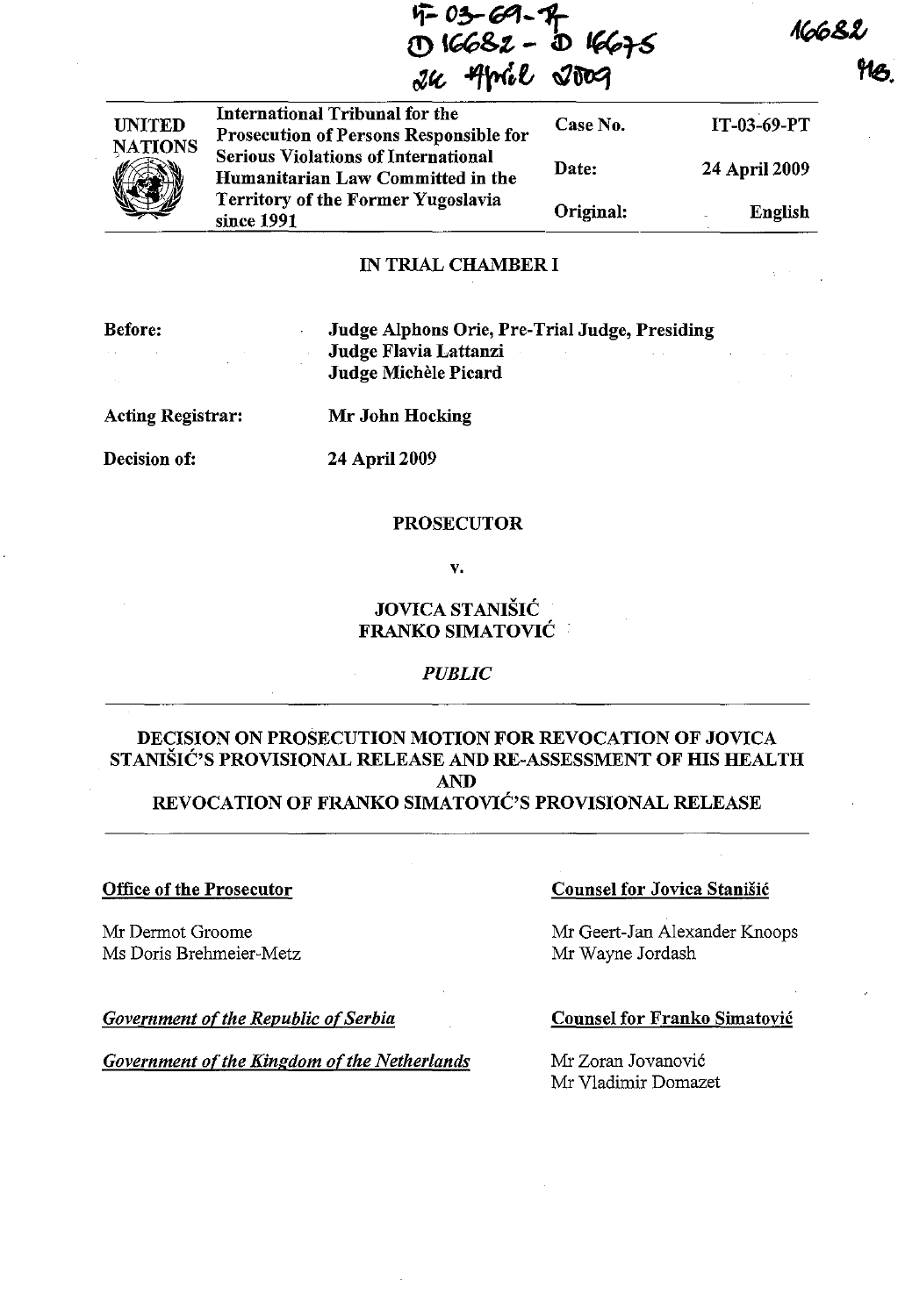# **Procedural History**

1. On 16 May 2008, the Appeals Chamber instructed the Chamber to adjourn the proceedings in this case and to "reassess the Accused's [Jovica Stanišić] state of health before determining when the trial should commence".<sup>1</sup> Accordingly, the Chamber adjourned proceedings *sine die* on 20 May 2008? On 26 May 2008, the Chamber granted provisional release to both Accused and established a comprehensive reporting procedure to monitor the health of the Accused Stanisic.<sup>3</sup>

2. On 17 December 2008, after having reassessed the Accused Stanistic's health, the

Chamber prolonged the adjournment of proceedings and instructed, *inter alia,* two independent court experts to submit further medical reports by 17 March 2009.<sup>4</sup> On 19 and 23 March 2009 respectively, Dr de Man and Dr Siersema filed their reports pursuant to the December 2008 Re-Assessment Decision.<sup>5</sup>

3. On 6 April 2009, the Prosecution filed a motion for revocation of Mr Stanišić's provisional release and re-assessment of his health. $6$  On 20 April 2009, the Stanisic Defence responded to the Motion, opposing it.<sup>7</sup> On 22 April 2009, the Prosecution requested leave to reply and replied to the Stanišić Response.<sup>8</sup> The Simatović Defence did not respond to the Motion.

#### **Submissions**

4. The Prosecution submits that the provisional release has not proven effective in the

<sup>&</sup>lt;sup>1</sup> Decision on Defence Appeal of the Decision on Future Course of Proceedings, 16 May 2008 ("Appeals" Chamber Decision"), para. 22.

 $2$  T. 1258.

<sup>3</sup> Decision on Provisional Release, 26 May 2008, para. 68.

<sup>4</sup> Decision on Prosecution Motion for Re-Assessment of Jovica Stanisic's Health and Re-Commencement of Trial and Decision on Prosecution Motion to Order Further Medical Reports on Jovica StaniSic's Health, 17 December 2008 ("December 2008 Re-Assessment Decision"), para. 38.

<sup>&</sup>lt;sup>5</sup> Registry Submission Pursuant to Rule 33 (B) Concerning Psychiatric Expert Report, 19 March 2009 ("De Man Report"); Registry Submission Pursuant to Rule 33 (B) Concerning Expert Report, 23 March 2009 ("Siersema Report").

<sup>&</sup>lt;sup>6</sup> Prosecution Motion for Revocation of Jovica Stanišić's provisional release and re-assessment of his health, 6 April 2009 ("Motion"), paras 4, 28.

 $^7$  Defence Response to Prosecution Motion of Revocation of Jovica Stanišić's Provisional Release and Re-Assessment of his Health, 20 April 2009 ("StaniSic Response").

<sup>8</sup> Prosecution Request for Leave to Reply and Reply to Stanisic Defence Response to Prosecution Motion for Revocation of Jovica Stanisic's Provisional Release and Re-Assessment of His Health, 22 April 2009 ("Prosecution Reply").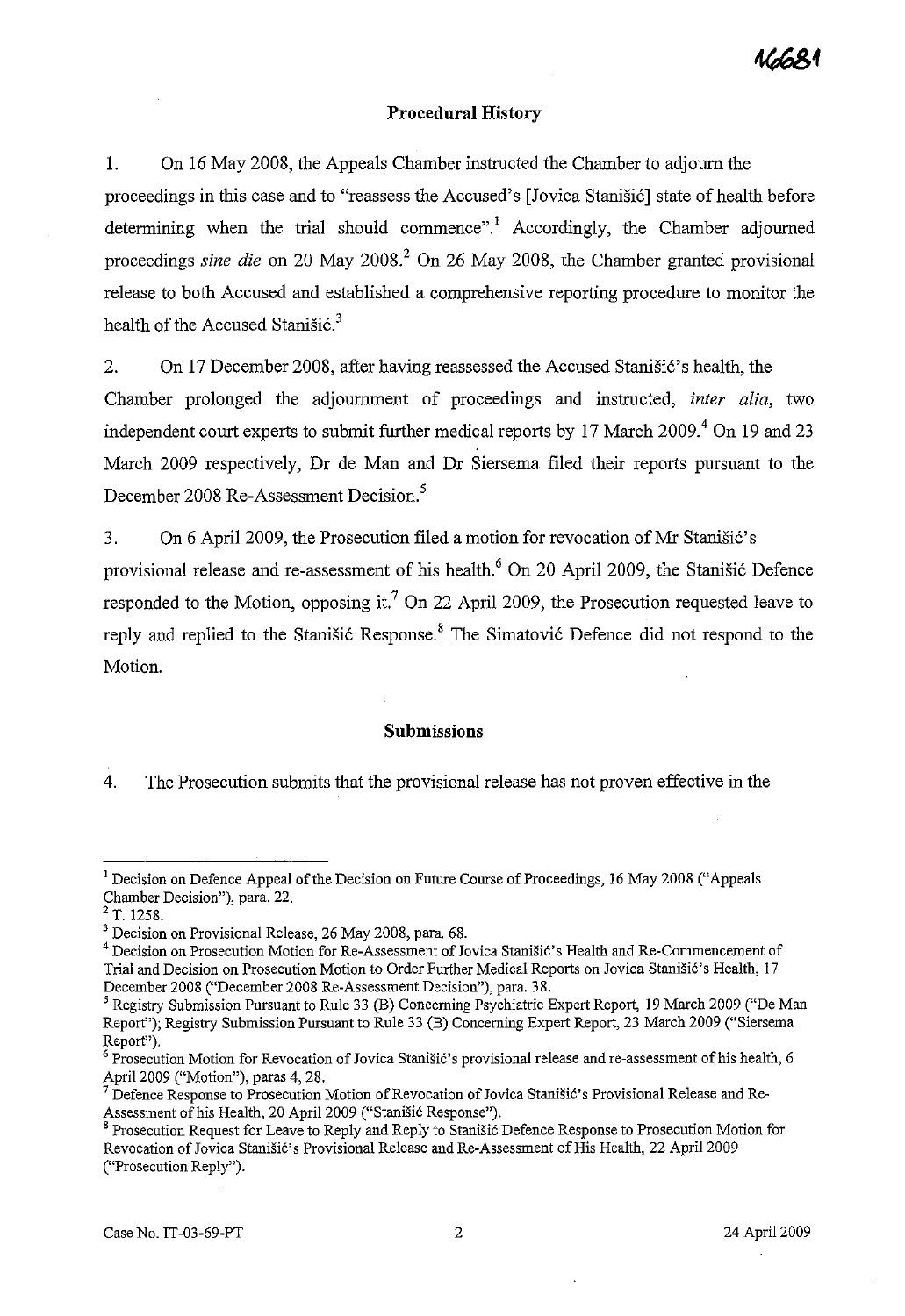case of Mr Stanišić.<sup>9</sup> It quotes from the Stanišić Defence's application for provisional release which saw the "principal purpose of the provisional release [...] [in] provid[ing] for the optimum conditions of recovery" and "prevent[ing] further serious deterioration of health".<sup>10</sup> It further argues that the Appeals Chamber adjourned the trial to allow Mr Stanisic to recuperate and to "secure the Accused's ability to fully exercise his right to be present at trial".<sup>11</sup> The Prosecution further draws attention to the fact that the Appeals Chamber agreed that the adjournment was "meant to facilitate Mr Stanišić's recovery and thereby to ensure that the trial can continue in the near future".<sup>12</sup>

5. The Prosecution submits that Dr de Man comes to the conclusion that Mr Stanistic, while still severely depressed, is not psychotic.<sup>13</sup> It refers to Dr de Man's findings that Mr Stanišić could at all times communicate adequately, was well-oriented, and showed no signs of memory, perception, everyday judgment or thought disturbances.<sup>14</sup>

6. The Prosecution submits that Dr Siersema comes to the conclusion that Mr Stanišić's health condition has remained stable.<sup>15</sup> It makes reference to Dr Siersema's findings that Mr Stanišić's treatment is suboptimal and incomplete and that the Accused could participate in a trial with minor accommodations.<sup>16</sup>

7. The Prosecution accordingly requests the Chamber to revoke Mr Stanišić's provisional release, to order that he be treated and evaluated at the Netherlands Institute of Forensic Psychiatry and Psychology, the Pieter-Baan-Centrum in Utrecht ("PBC"), to order that he receives any recommended and reasonable medical and psychiatric treatment as directed by the medical professionals treating him, and to order that his physical health be evaluated by Dr Siersema.<sup>17</sup>

8. At the outset, the Stanisic Defence requests leave to exceed the word limit in their response as "the issues are complex and all the Annexes [of the Motion] [...] need to be addressed".<sup>18</sup> The Stanišić Defence concedes to the fact that the Accused has not been found

<sup>9</sup>**Motion, para. 4.** 

<sup>&</sup>lt;sup>10</sup> Ibid., para. 27; Extremely Urgent Defence Motion for Immediate Provisional Release for Purposes of Medical Treatment, 20 May 2008, para. 2.

<sup>&</sup>lt;sup>11</sup> Motion, para. 5; Appeals Chamber Decision, para. 19.

<sup>&</sup>lt;sup>12</sup> Motion, para. 5; Decision on Prosecution Appeal of Decision on Provisional Release and Motions to Present Additional Evidence Pursuant to Rule 115, 26 June 2008, para. 63.

**<sup>13</sup>Motion, para. 8.** 

 $14$  Ibid.

<sup>15</sup> Ibid., para. 9.

 $^{\rm 16}$  Ibid.

<sup>&</sup>lt;sup>17</sup> Ibid., para. 28.

<sup>&</sup>lt;sup>18</sup> Stanišić Response, para. 5.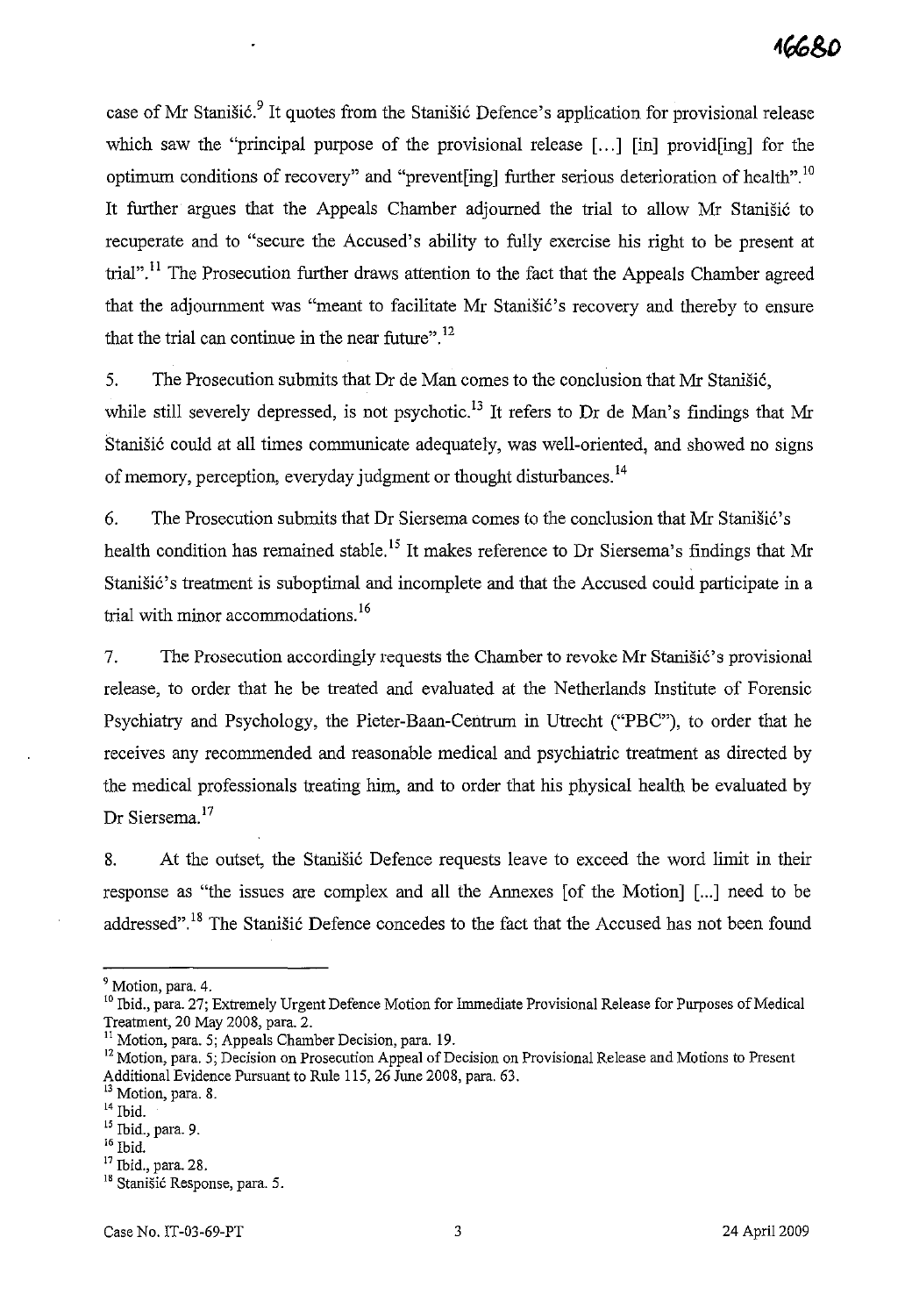legally unfit to stand trial but highlights that attention should instead be directed towards dealing with "likely practical consequences of the ongoing and recurring medical diagnoses".<sup>19</sup> It states that further medical reports are avoidable due to the two submitted expert reports already before the Chamber and that there are no further benefits with regard to admission of the Accused to the PBC. $^{20}$ 

9. The Stanišić Defence recalls that Dr Siersema found that the Accused's mental condition has deteriorated and that this condition currently does not allow him to attend trial.<sup>21</sup> It further submits that an assessment of the Prosecution's treatment schemes by Mr Stanišić's treating doctor will be provided to the Chamber in due course.<sup>22</sup>

10. The Stanišić Defence therefore requests the Chamber to deny the Motion in its entirety, to lift the confidential nature of Dr de Man's and Dr Siersema's latest reports, and to lift the confidential nature of Annex E of the Motion.<sup>23</sup>

11. In its reply, the Prosecution, after requesting leave to reply, opposes the Stanisić Defence's request to exceed the word limit on the basis that the Stanišić Defence has not sufficiently explained the exceptional circumstances that would justify such a request. $^{24}$ 

12. The Prosecution further argues that the Stanisic Defence places undue weight on Dr Siersema's comments about the Accused's mental state, considering that Dr Siersema is a gastroenterologist and not a psychiatrist.<sup>25</sup>

13. The Prosecution does not oppose the Stanišić Defence's request to lift the confidential status of the reports of Dr de Man and Dr Siersema.<sup>26</sup> With regard to lifting the confidential status of Annex E of the Motion, the Prosecution does not oppose the request but will inform the Chamber once it has heard back from the provider of the information included in this Annex.<sup>27</sup>

<sup>19</sup> Ibid., para. 7.

<sup>20</sup> Ibid., paras 8,11-13.

<sup>21</sup> Ibid., para. 16.

 $22$  Ibid., para. 24.

<sup>23</sup> Ibid., para. 36.

<sup>&</sup>lt;sup>24</sup> Prosecution Reply, paras 2, 4-5, 16.

<sup>25</sup> Ibid., para. 8.

<sup>&</sup>lt;sup>26</sup> Ibid., paras 15-16.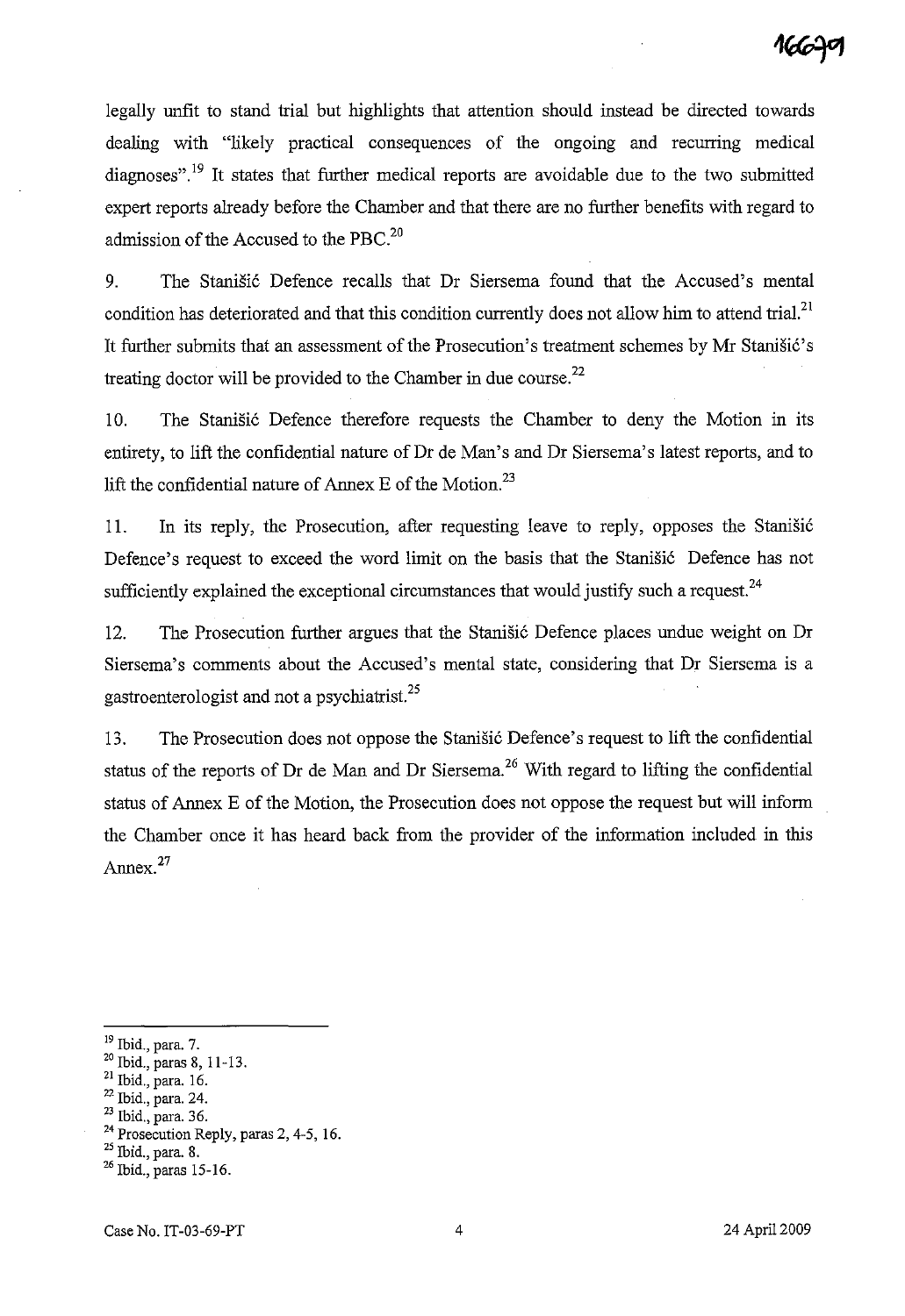### **Discussion**

14. While the Chamber is seized of the Motion, its task to reassess Mr Stanišić's health also stems from the December 2008 Re-Assessment Decision and the Appeals Chamber Decision. The Chamber found however in its December 2008 Re-Assessment Decision that Mr Stanišić's condition was not such as to "enable him [...] to endure the rigours of an ongoing trial in The Hague and still participate effectively in such trial".<sup>28</sup>

15. The re-assessment of Mr Stanišić's health must come to a determination of whether he is able to endure the rigours of a trial and still participate effectively in such trial.

16. The Chamber received two independent expert reports of Dr de Man and Dr Siersema, as well as several reports by Dr Tarabar pursuant to the 2008 Re-Assessment Decision. The Chamber agrees with the Prosecution that diagnoses by and recommendations of the doctors should remain within the boundaries of their expertise. Accordingly, limited weight will be given to, for example, a gastroenterologist's comments about the mental health of the Accused.

17. Dr de Man opines in his report that Mr Stanišić, while certainly being mentally affected by his physical ailments, is cooperative and not psychotic.<sup>29</sup> Even though Mr Stanišić reportedly lacks energy and concentration to, for example, read or watch TV, he admits that some of his ailments have motivational reasons.<sup>30</sup> The report's quoted passages and descriptions of conversations with Mr Stanišić demonstrate his ability to engage in meaningful communications. The Chamber is of the view that mentally Mr Stanisić is not *unable* to effectively participate in the trial. Moreover, the seemingly increased rate of exhaustion could undoubtedly be accommodated in an adjusted trial regime.

18. Dr Siersema, even though he could not perform certain tests due to Mr Stanišić's refusal to cooperate, has known the Accused for some time and states that his physical conditions have more or less remained stable.<sup>31</sup> Notably, Dr Siersema states that physical disorders as the ones present in Mr Stanišić do not prevent the vast majority of patients to live an (almost) normal life, and makes reference to the possibility of an adjusted trial regime for

 $27$  Tbid.

<sup>28</sup> December 2008 Re-Assessment Decision, para. 32.

<sup>29</sup> De Man Report, pp. 5-6.

<sup>30</sup> Ibid., p. 6.

<sup>31</sup> Siersema Report, pp. 2-3.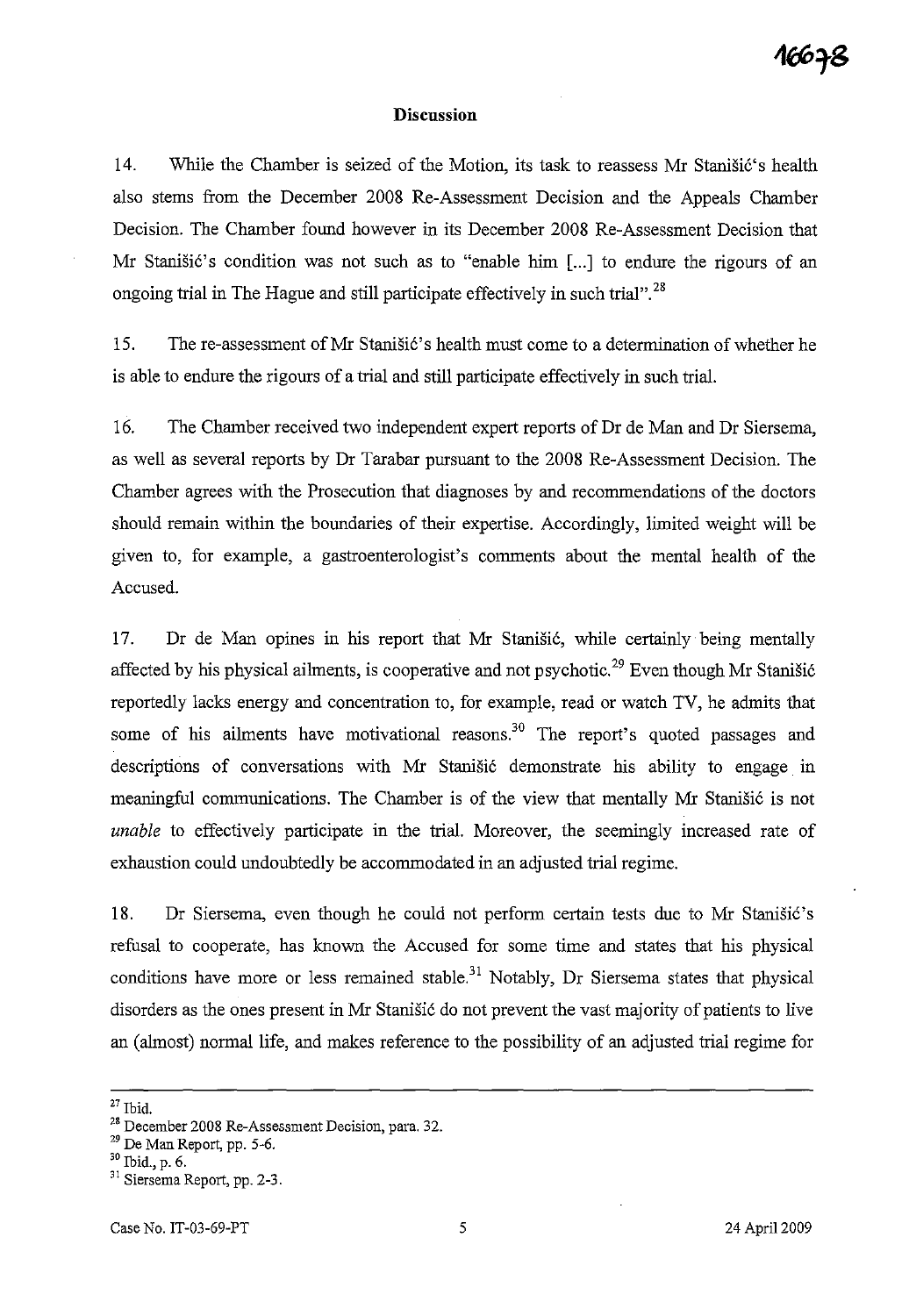the Accused.<sup>32</sup> Dr Siersema confirms that Mr Stanišić reportedly suffers from increased numbers of stools per day; something which could also be accommodated in an adjusted trial  $regime.<sup>33</sup>$ 

19. The Chamber finds itself sufficiently assisted by the medical reports received from Dr de Man, Dr Siersema, and Dr Tarabar. Accordingly, it agrees with the Stanišić Defence that there would be no added benefit from having Dr Siersema, at this stage, examine Mr Stanišić again, or having Mr Stanisic admitted to the PBC for further evaluation and treatment.

20. On the basis of the foregoing and having considered the received reports, the Chamber is satisfied that Mr Stanisić is able to endure the rigours of a trial and to effectively participate in the trial provided that accommodating measures are introduced. The Chamber is mindful of Mr Stanišić's illnesses and inconveniences associated therewith and wants to draw particular attention to the fact that trial proceedings can be adjusted to accommodate the concerns of the Accused Stanišić. The Chamber will do its utmost to accommodate Mr Stanišić's health circumstances and will in due course inform the parties of its proposed modalities for an adjusted trial regime.

21. Even though there is some merit in the Prosecution's argument that the Stanistic Defence did not sufficiently justify its request to exceed the word limit, it would be inappropriate to simply disregard the Stanišić Response due to this technicality, in particular in light of the importance of the present decision. Exceptionally, the Chamber will not impose a duty on the Stanišić Defence to re-file its response within the word limit and grants the Stanišić Defence's request to exceed the word limit while already informing the parties of upcoming guidance with regard to separating 'requests for leave' from substantive filings.

# **Disposition**

22. For the foregoing reasons and pursuant to Rules 54, 65 and 126 *his* of the Rules, the Chamber

**GRANTS** the Motion in respect of revoking Jovica Stanišić's provisional release;

<sup>32</sup> Ibid., p. 4.

<sup>33</sup> Ibid., p. 2.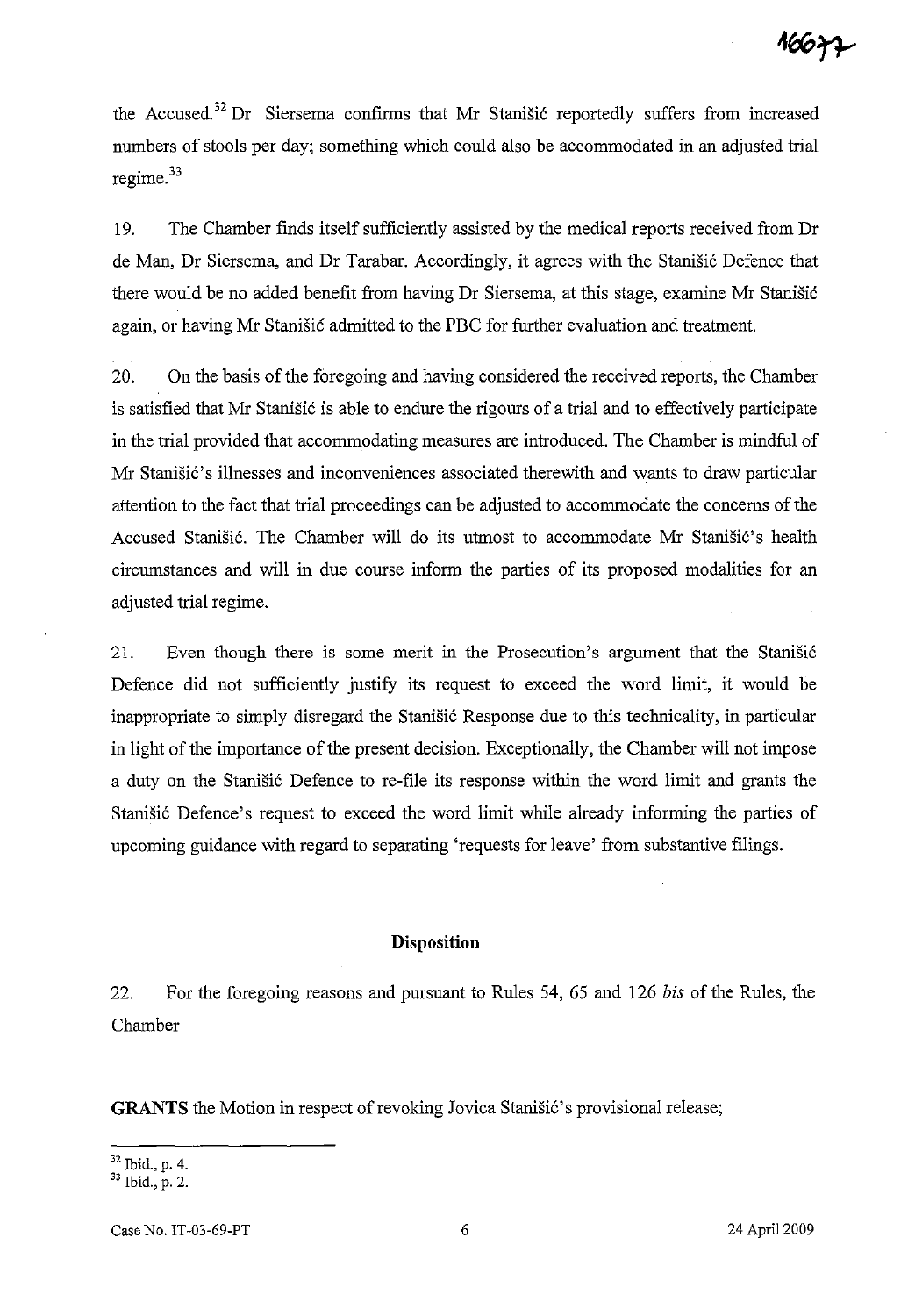**DECIDES** that the trial in the present case shall recommence;

**DEFERS** its decision with respect to the lifting of the confidential status of Dr de Man's and Dr Siersema's latest reports as well as Annex E to the Motion;

**GRANTS** the Prosecution's request to reply;

**GRANTS** the Defence's request to exceed the word limit;

**ORDERS** Jovica Stanišić and Franko Simatović to return to the United Nations Detention Unit ("UNDU") by 4 May 2009;

**ORDERS** the Government of the Republic of Serbia to designate officials, including medical personnel if necessary, who shall accompany and deliver Jovica Stanišić and Franko Simatović from their places of residence into the custody of the Dutch authorities at Schiphol airport no later than 4 May 2009;

**ORDERS** the Government of the Republic of Serbia to notify, as soon as practicable, the Chamber and the Registrar of the Tribunal of the name of the designated. officials;

**ORDERS** the Government of the Republic of Serbia to ensure the personal security and safety of the Accused until they are transferred into the custody of Dutch officials;

**ORDERS** the Government of the Kingdom of the Netherlands to ensure that the Accused remain in custody and are transported from Schiphol airport to the UNDU;

**INSTRUCTS** the Registrar of the Tribunal to consult with the Ministry of Justice of the Republic of Serbia and the Ministry of Justice of the Kingdom of the Netherlands as to the practical arrangements for the return of the Accused to the UNDU;

**INSTRUCTS** the Government of the Republic of Serbia, the Government of the Kingdom of the Netherlands, and the Registry of the Tribunal to communicate with each other in order to facilitate the orderly return of the Accused to the UNDU;

**ORDERS** the authorities of all states through which the Accused will travel to hold the Accused in custody for any time that they will spend in transit at an airport in their territories;

16676